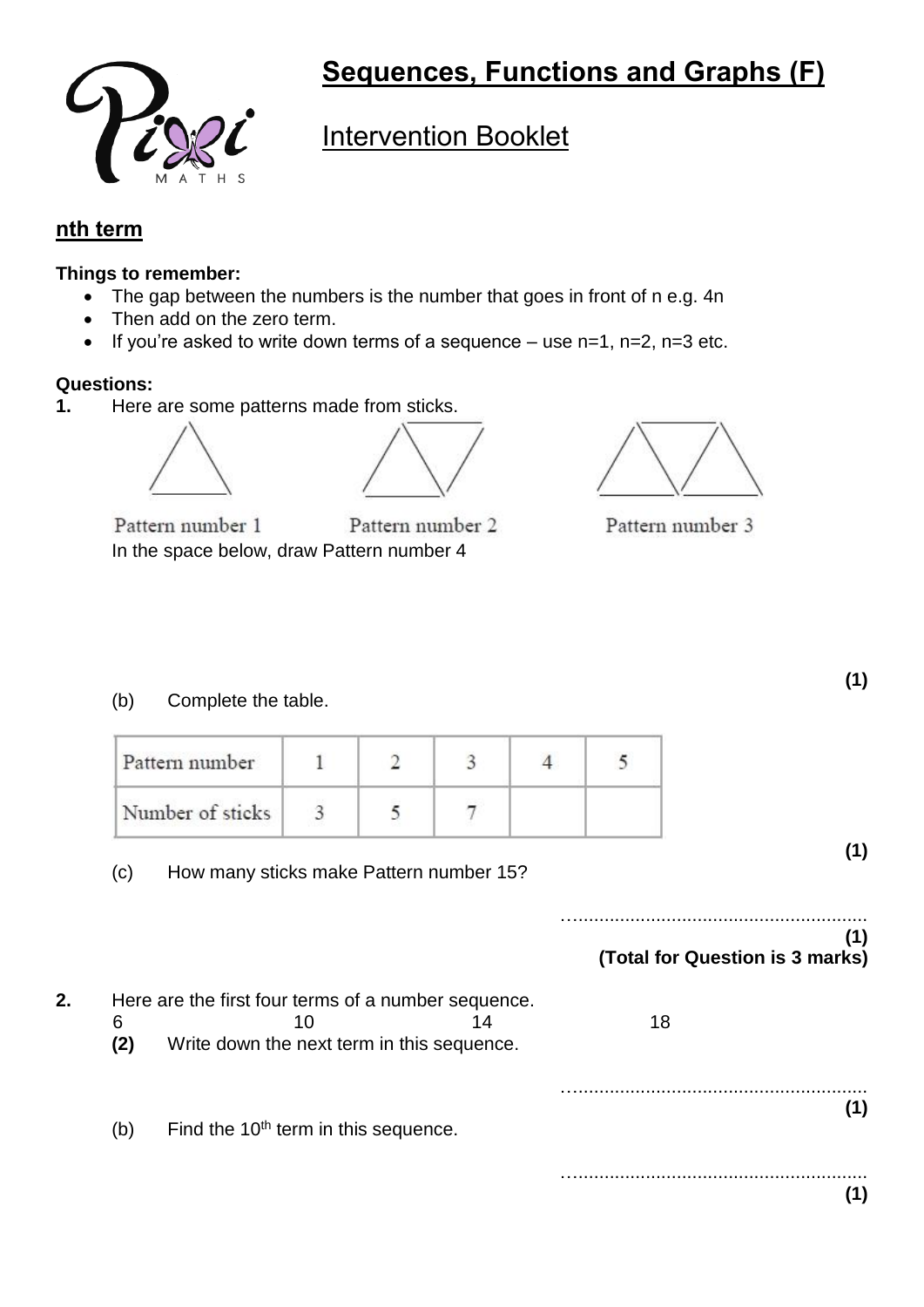(c) The number 102 is **not** a term in this sequence. Explain why.

|    |                                                                                                                                                                      | (1)<br>(Total for Question is 3 marks) |
|----|----------------------------------------------------------------------------------------------------------------------------------------------------------------------|----------------------------------------|
| 3. | Here are the first four terms of a number sequence.<br>11<br>3<br>7<br>15<br>(2)<br>Write down the next term of this sequence.                                       |                                        |
|    | The 50 <sup>th</sup> term of this number sequence is 199<br>Write down the 51 <sup>st</sup> term of this sequence.<br>(b)                                            | (1)                                    |
|    | The number 372 is not a term of this sequence.<br>Explain why.<br>(c)                                                                                                | (1)                                    |
| 4. | Here are the first 5 terms of an arithmetic sequence.<br>11,<br>16,<br>21,<br>26<br>6,<br>Find an expression, in terms of $n$ , for the $n$ th term of the sequence. | (1)<br>(Total for Question is 3 marks) |
|    |                                                                                                                                                                      | (Total 2 marks)                        |
| 5. | Here are the first five terms of a number sequence.<br>15<br>11<br>19<br>3<br>$\overline{7}$<br>Work out the 8th term of the number sequence.<br>(a)                 |                                        |
|    | Write down an expression, in terms of $n$ , for the $n$ th term of the number sequence.<br>(b)                                                                       | (1)                                    |
|    |                                                                                                                                                                      | (2)<br>(Total 3 marks)                 |
| 6. | The first five terms of an arithmetic sequence are<br>23<br>16<br>2<br>9<br>30<br>Find, in terms of $n$ , an expression for the $n$ th term of this sequence.        |                                        |

...........................................................

**(Total 2 marks)**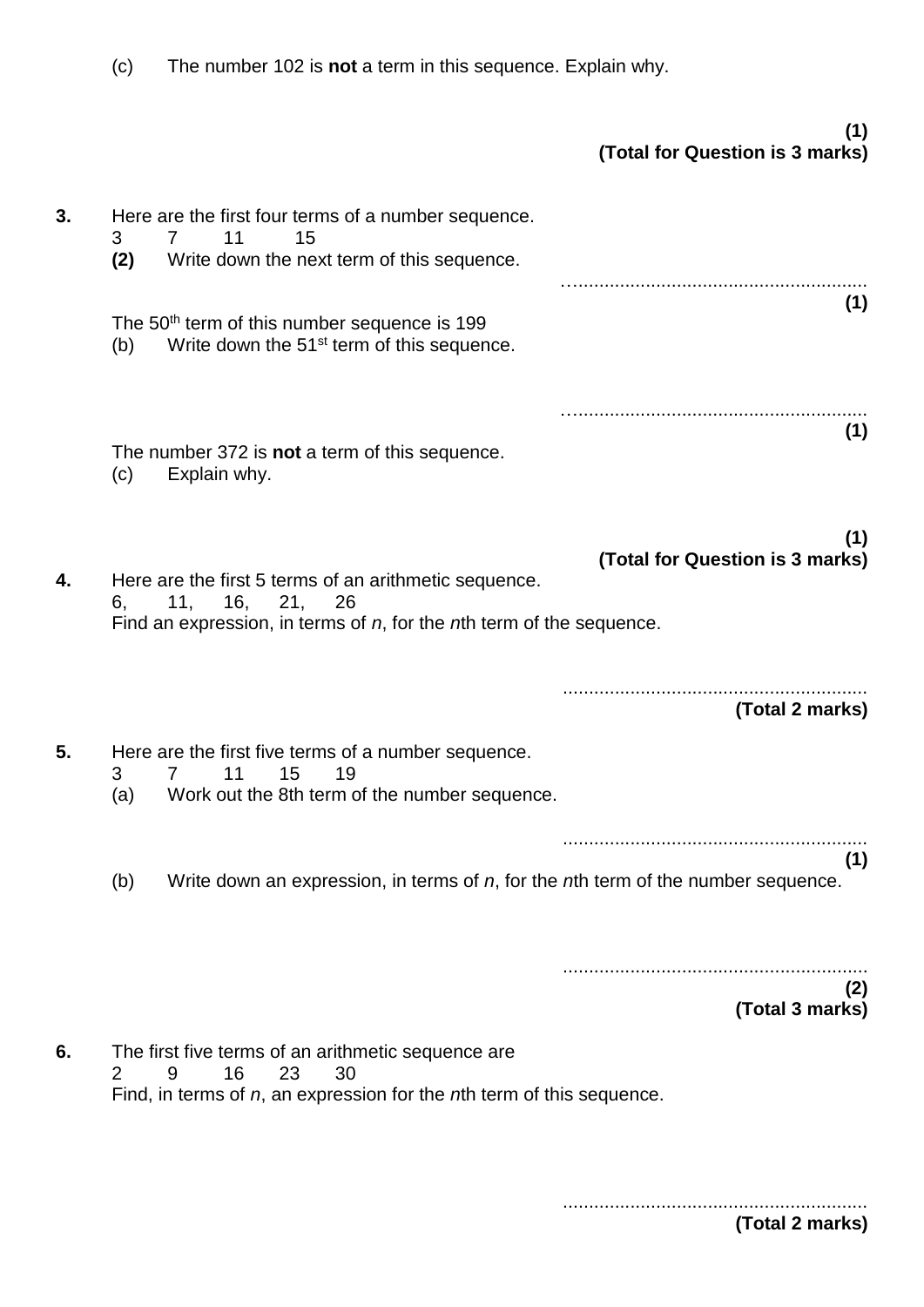|                                                                              | Here are the first four terms of a number sequence.<br>$12 \,$<br>2<br>$7^{\circ}$<br>17<br>Write down the 6th term of this number sequence.<br>(a) |                        |
|------------------------------------------------------------------------------|-----------------------------------------------------------------------------------------------------------------------------------------------------|------------------------|
|                                                                              | The <i>n</i> th term of a different number sequence is $4n + 5$<br>Work out the first three terms of this number sequence.<br>(b)                   | (1)                    |
|                                                                              | The <i>n</i> th term of a number sequence is given by $3n + 1$<br>Work out the first two terms of the number sequence.<br>(a)                       | (2)<br>(Total 3 marks) |
| Find, in terms of n, an expression for the nth term of this number sequence. | Here are the first four terms of another number sequence.<br>13<br>9<br>1<br>5.<br>(b)                                                              | (1)                    |

...........................................................

**(2) (Total 3 marks)**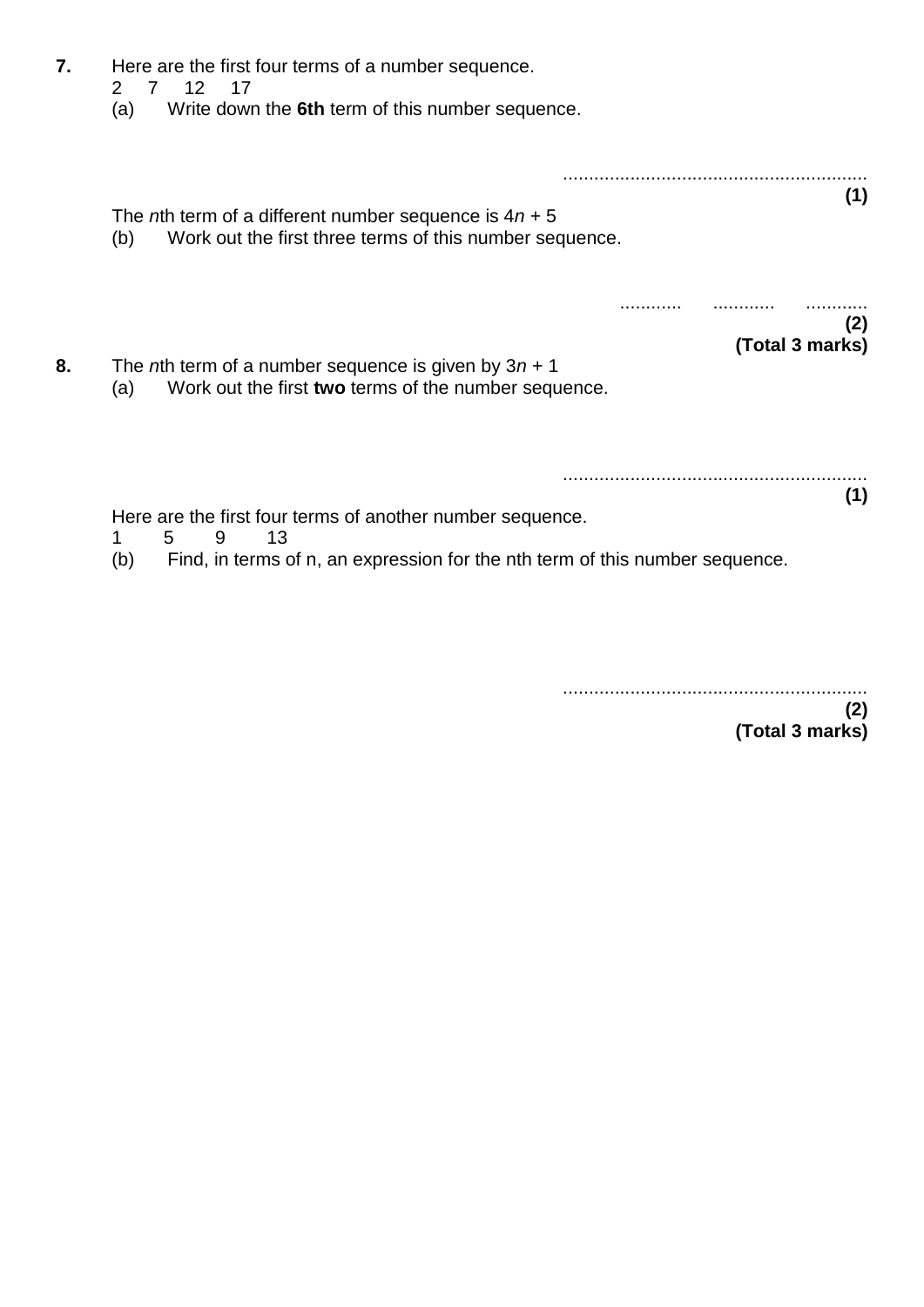## **Sketching Linear Graphs**

### **Things to remember:**

- Draw a table of values with x and y.
- Work out the value of y when  $x = 0$ ,  $x = 1$ ,  $x = 2$ , then use the pattern to work out the rest.
- Don't forget to connect the coordinates with a straight line.

#### **Questions:**

**1.** (a) Complete the table of values for  $y = 3x + 4$ 

| <b>Y</b> | $-2$ $-1$ | $\overline{1}$ |             |
|----------|-----------|----------------|-------------|
|          |           |                | <u>। '२</u> |

(b) On the grid, draw the graph of  $y = 3x + 4$ 



**<sup>(2)</sup> (Total for Question is 4 marks)**

**(2)**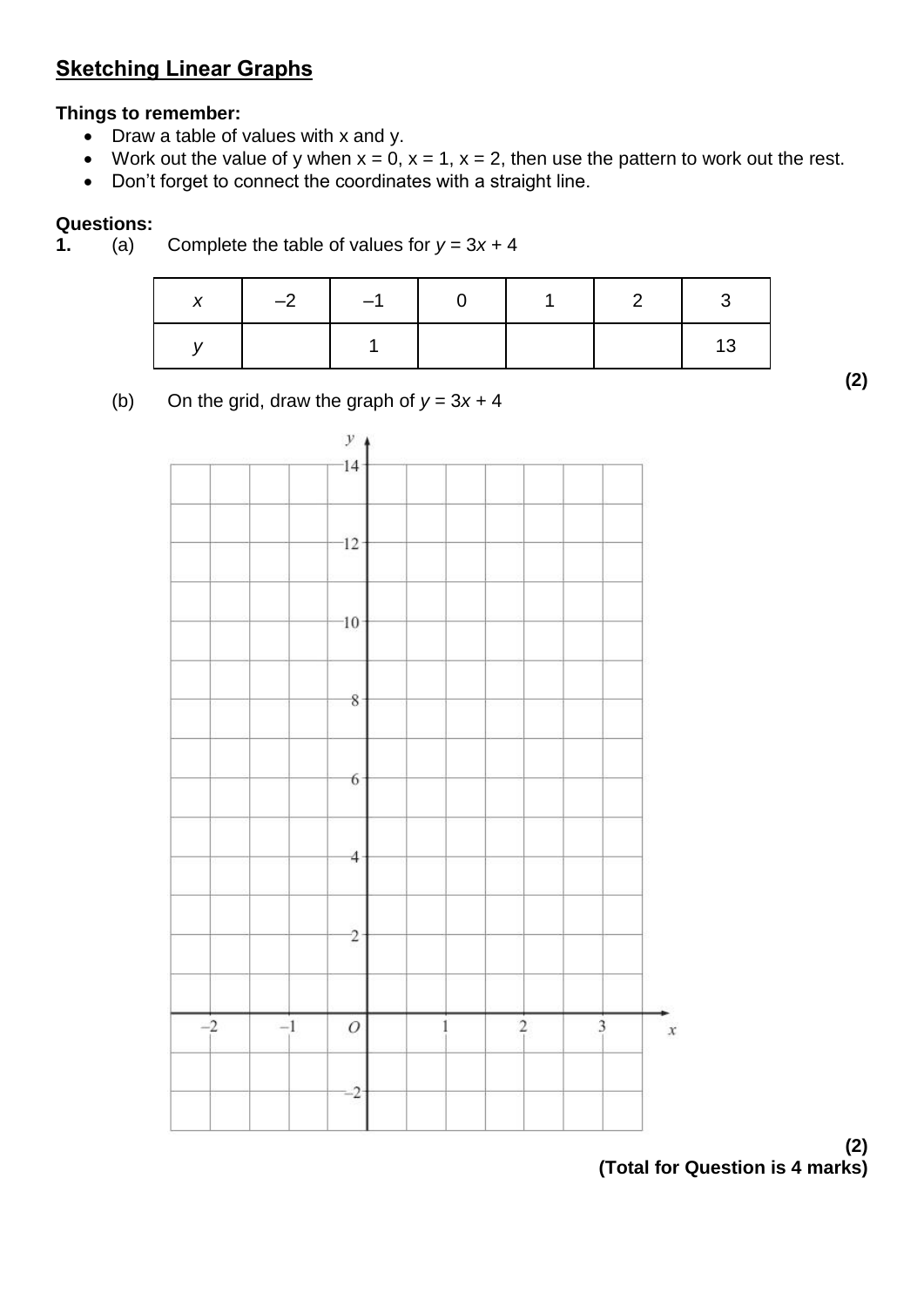**2.** (a) Complete the table of values for  $y = 2x + 2$ 

| $\boldsymbol{\mathsf{x}}$ |      |  |  | 2 3 1 |  |
|---------------------------|------|--|--|-------|--|
|                           | $-2$ |  |  |       |  |



(b) On the grid, draw the graph of  $y = 2x + 2$ 

**(2) (Total for Question is 4 marks)**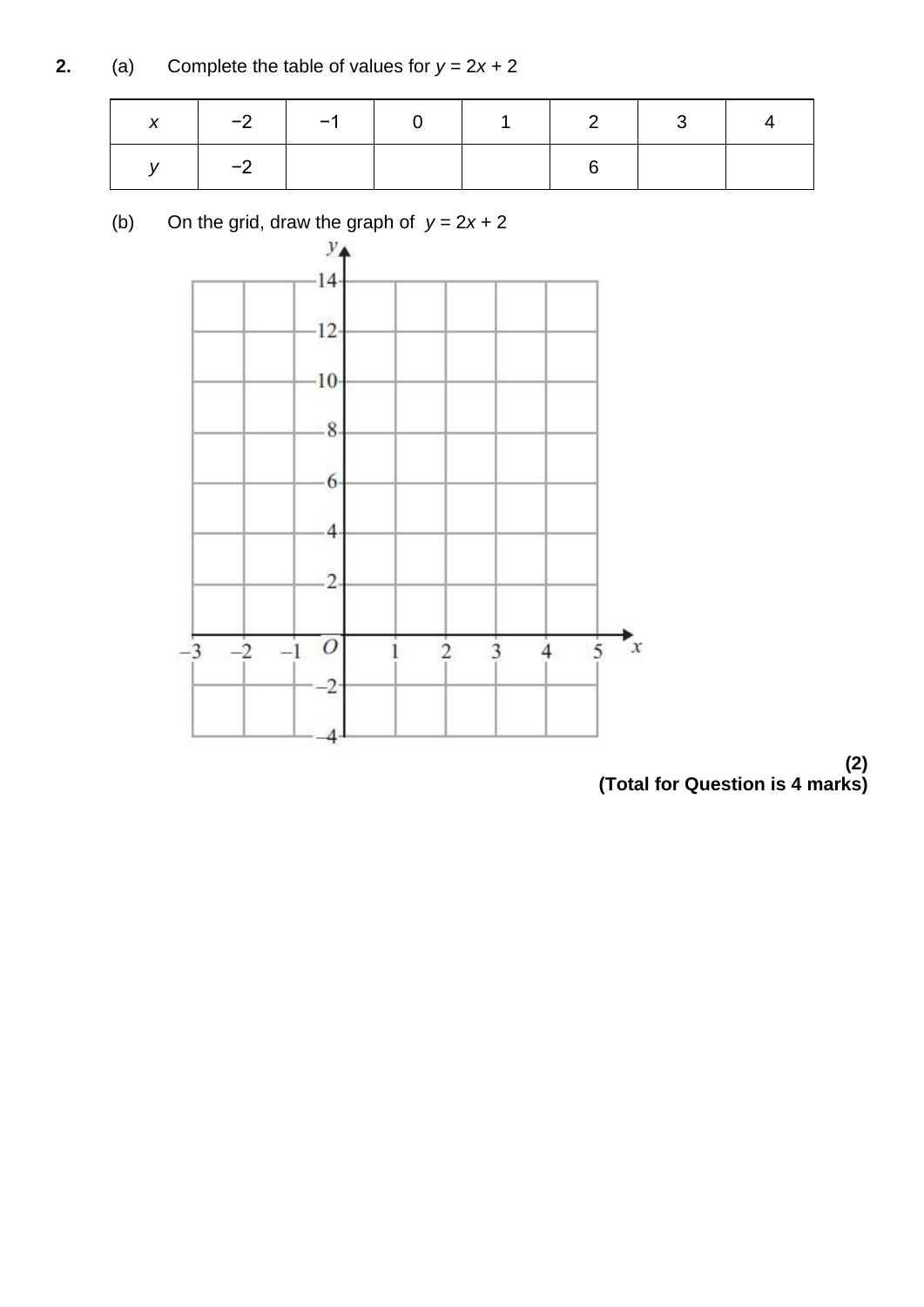**3.** On the grid, draw the graph of  $y = 4x + 2$  from  $x = -1$  to  $x = 3$ 



**<sup>(</sup>Total for Question is 3 marks)**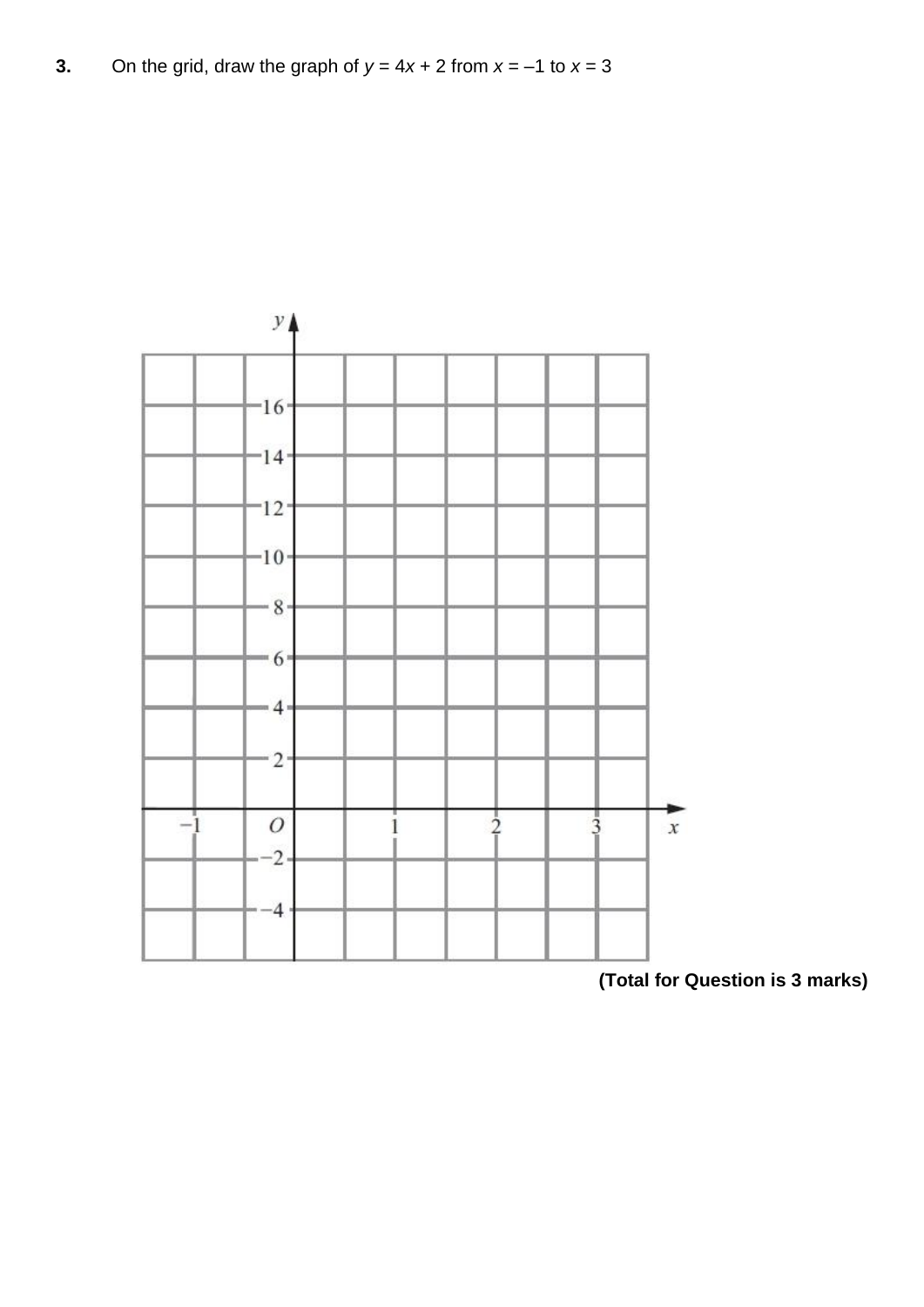

**<sup>(</sup>Total for Question is 3 marks)**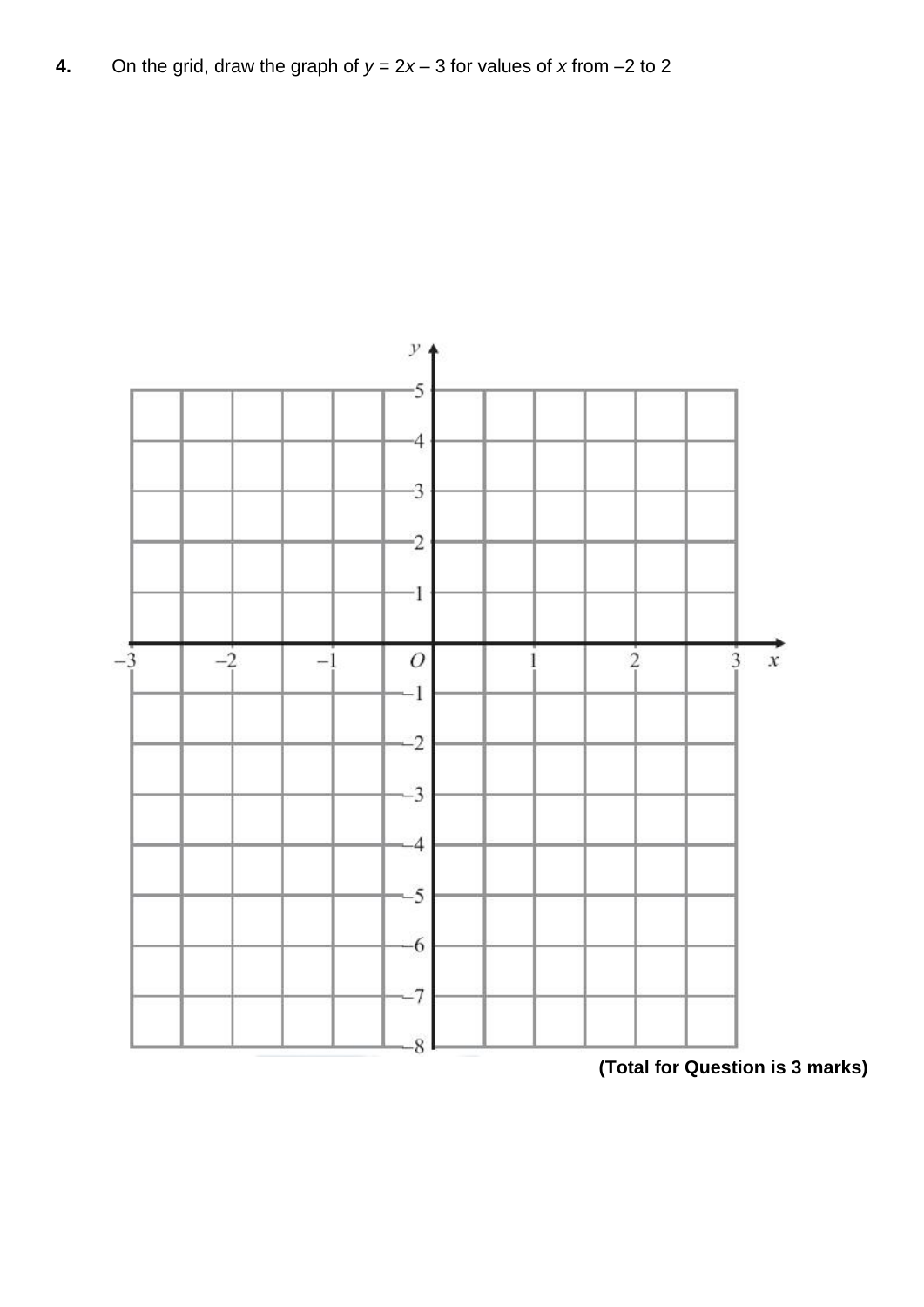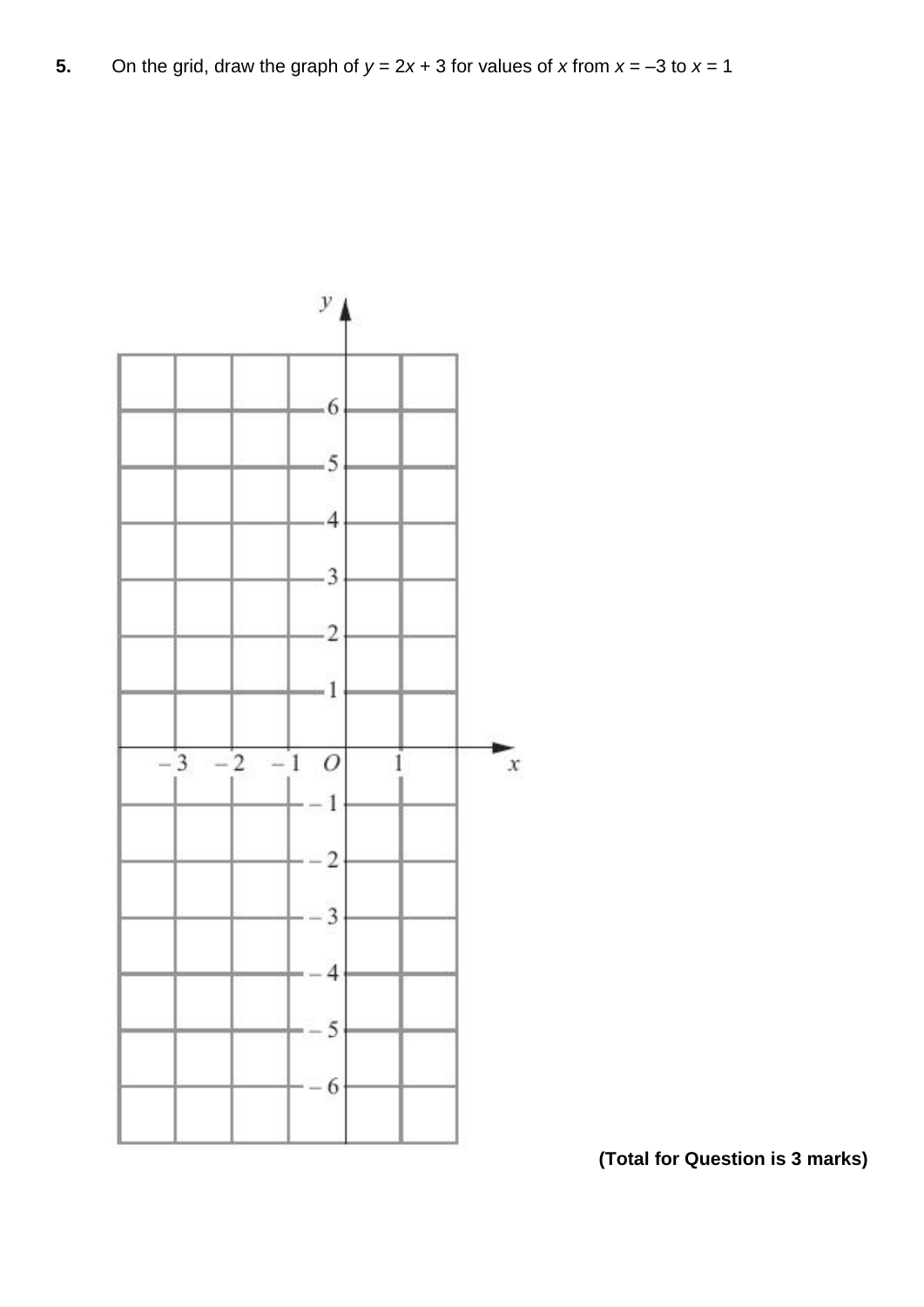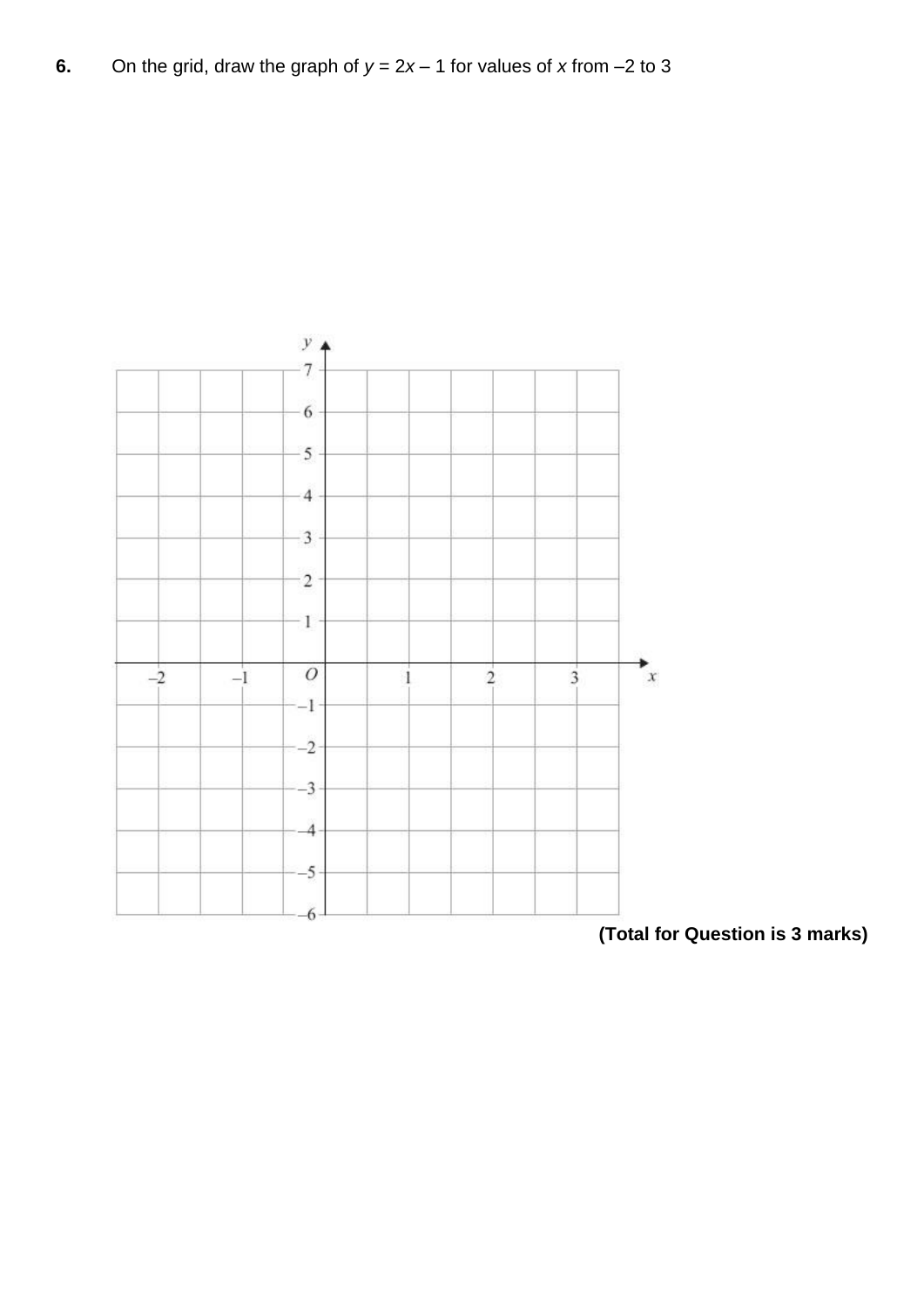**7.** On the grid, draw the graph of  $y = \frac{1}{2}x + 3$  for values of *x* from −2 to 4



**(Total for question = 3 marks)**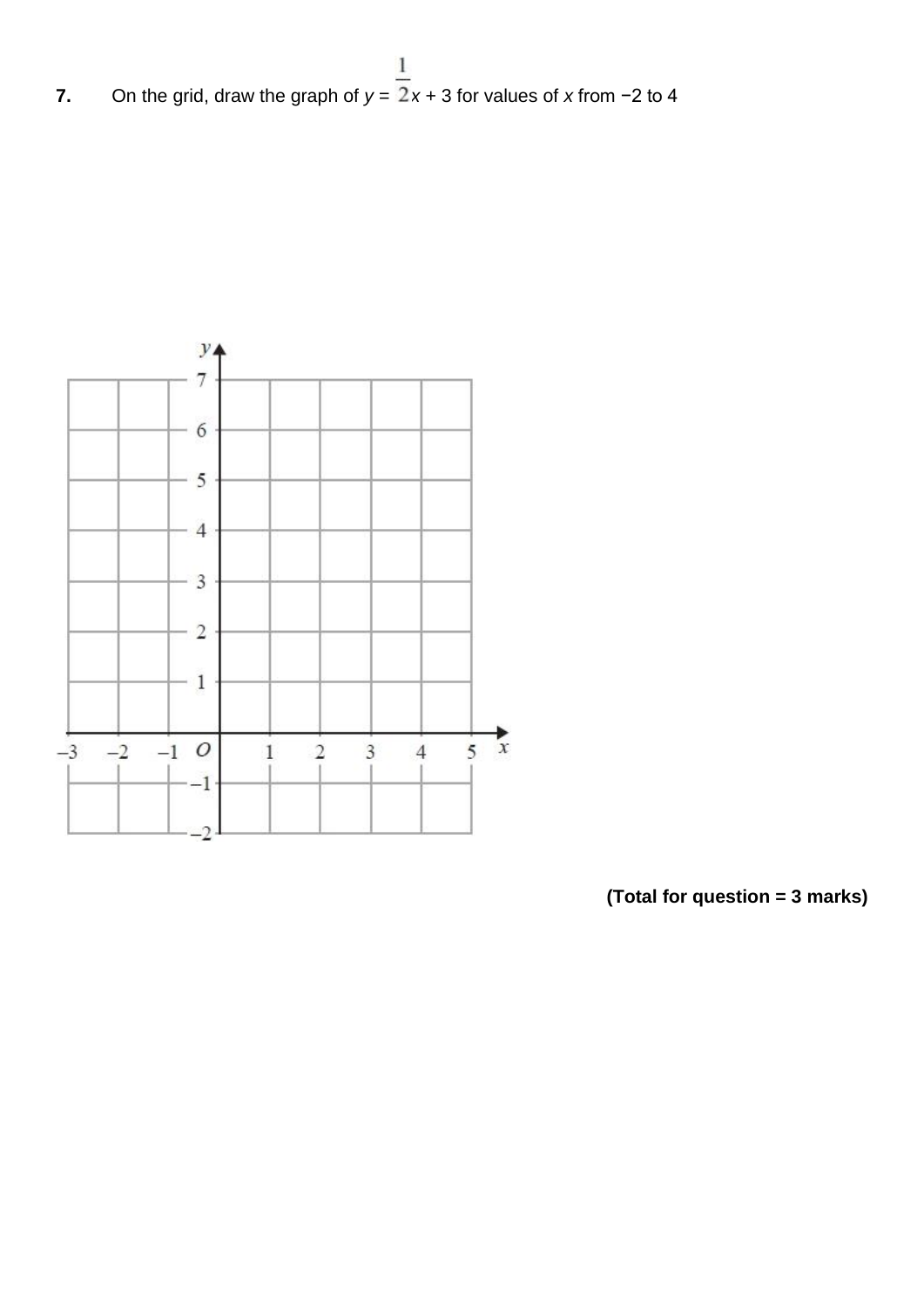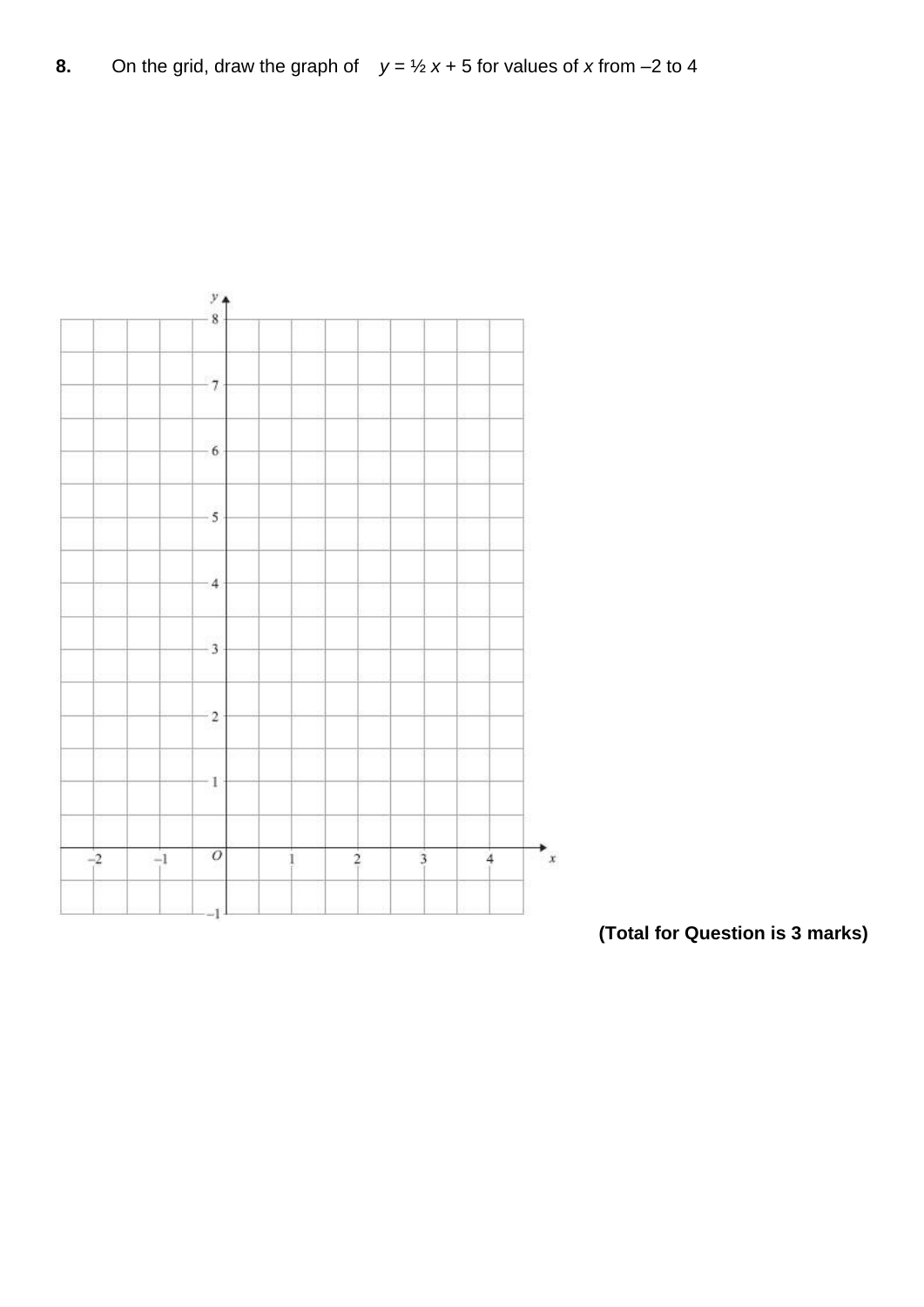### **Parallel and Perpendicular Graphs**

#### **Things to remember:**

- Equations of linear graphs are in the form  $y = mx + c$ , where m is the gradient and c is the y-intercept.
- Parallel graphs have the same gradient.
- Perpendicular gradients have a product of -1, eg. -2  $\times$   $\frac{1}{2}$  = -1
- Once you have found the required gradient, substitute x, y (a coordinate) and m (the gradient) to calculate c (the y-intercept).

#### **Questions:**

**1.** The diagram shows a straight line, L<sub>1</sub>, drawn on a grid.



A straight line, L2, is parallel to the straight line L<sup>1</sup> and passes through the point (0, −5). Find an equation of the straight line L2.

...........................................................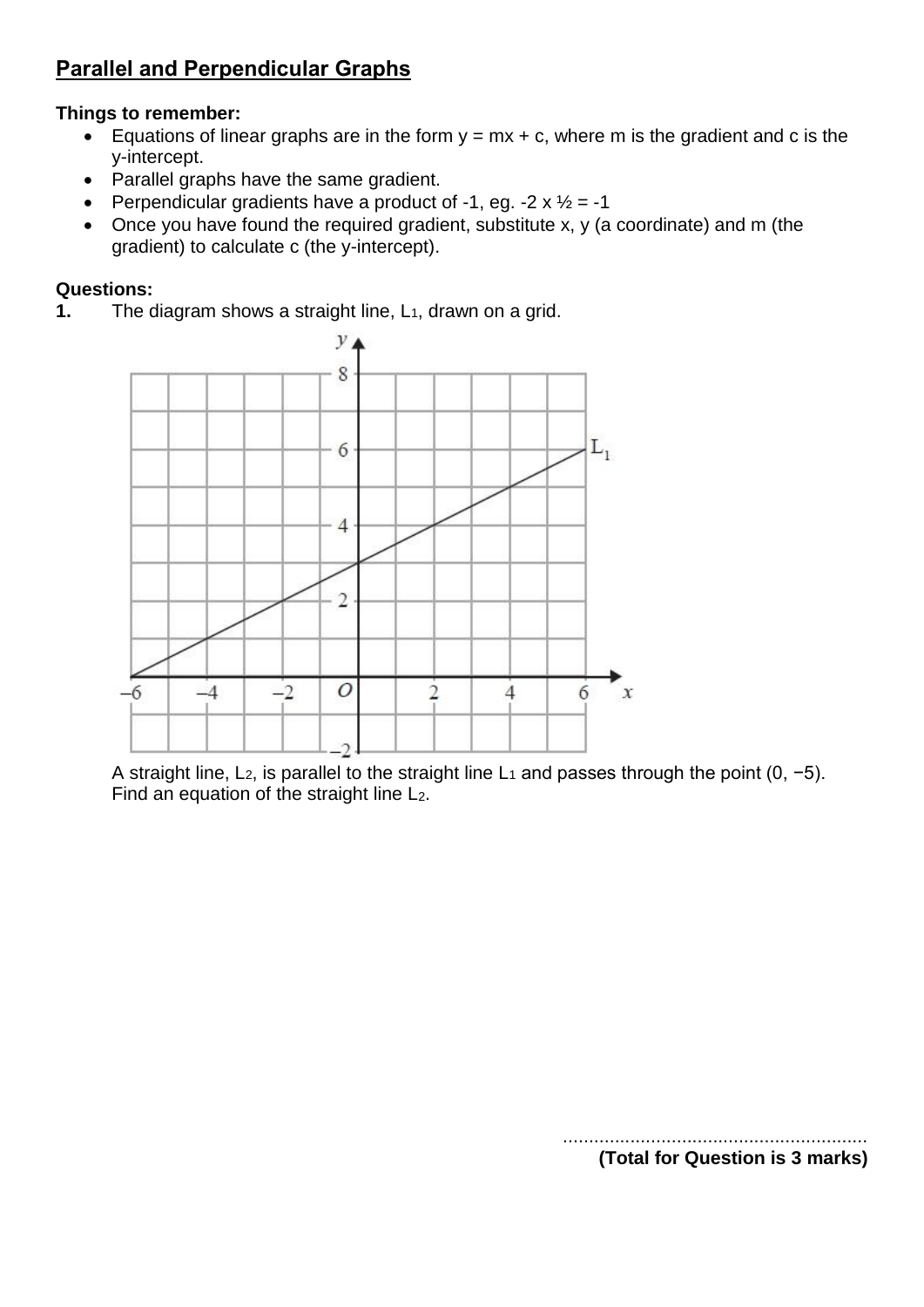**2.** The straight line **L** has equation *y* = 2*x* − 5 Find an equation of the straight line parallel to **L** which passes through (−2, 3).

> ........................................................... **(Total for Question is 3 marks)**

**3.** Find an equation of the straight line that is parallel to the straight line  $y = 3x - 5$  and that passes through the point (3, 7).

> ........................................................... **(Total for Question is 4 marks)**

**4.** \* **A** and **B** are straight lines. Line **A** has equation  $2y = 3x + 8$ Line **B** goes through the points (−1, 2) and (2, 8) Do lines **A** and **B** intersect? You must show all your working.